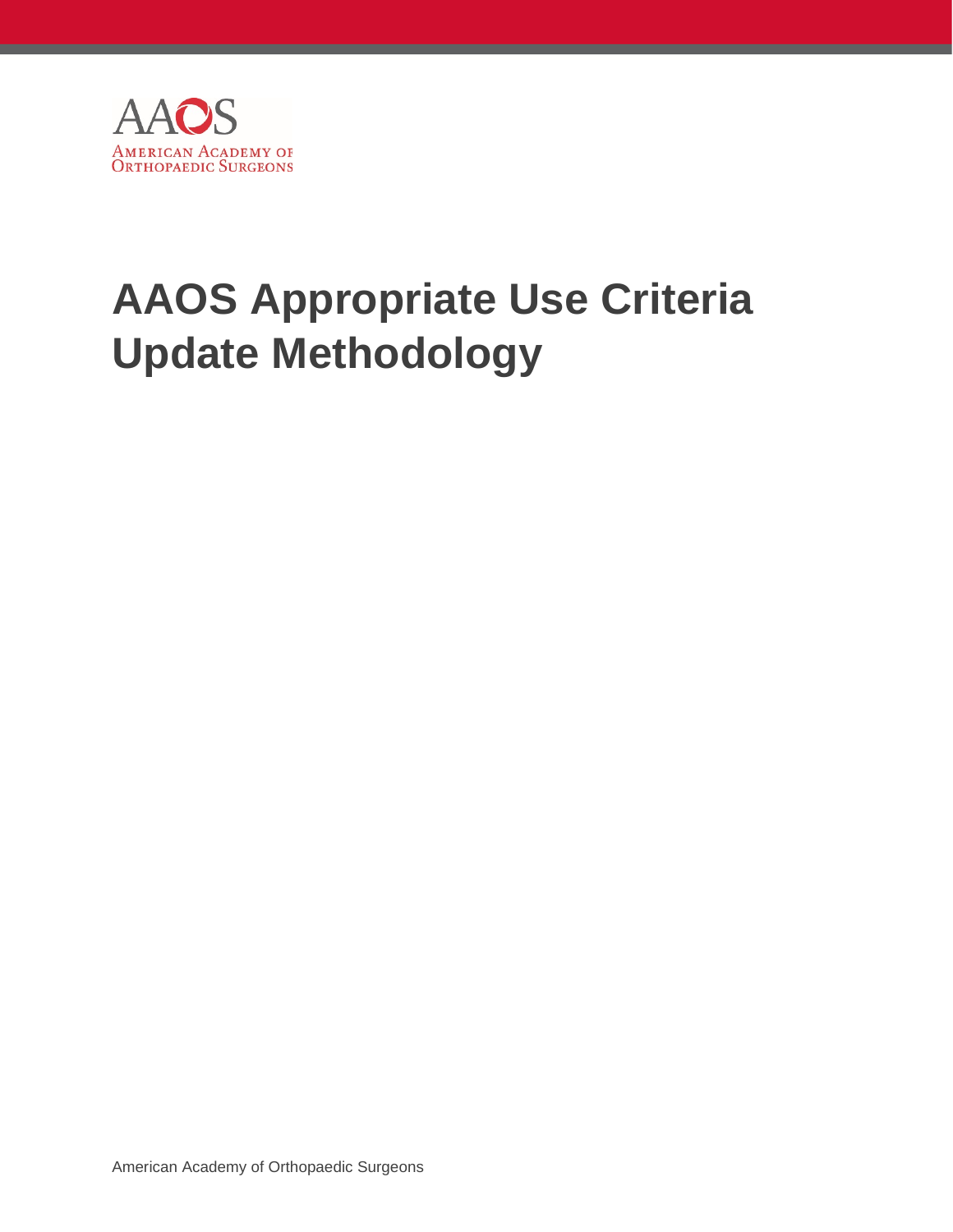# **Contents**

To view all AAOS published clinical practice guidelines recommendations in a user-friendly website, please visit www.orthoguidelines.org

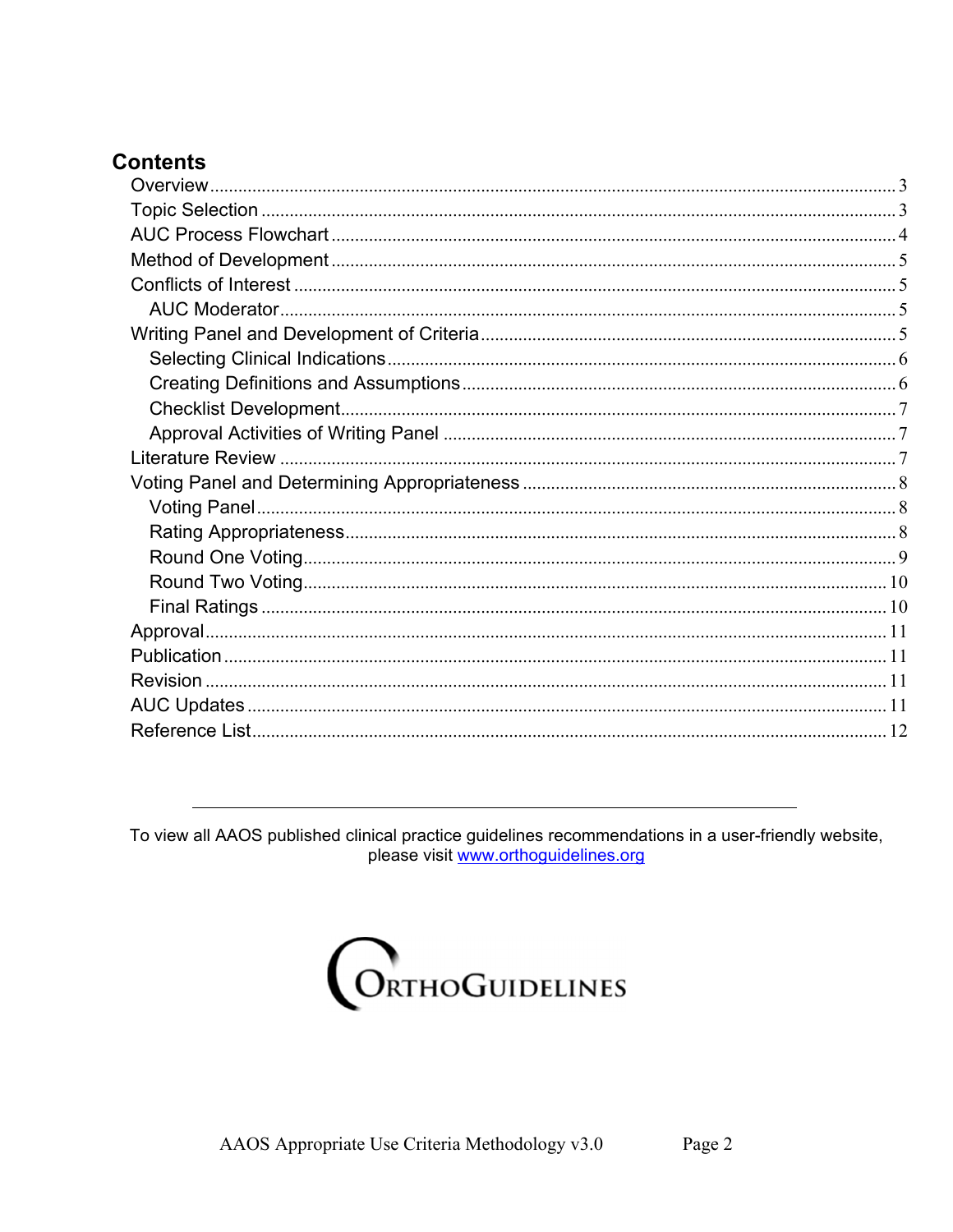# <span id="page-2-0"></span>**Overview**

The American Academy of Orthopaedic Surgeons (AAOS) develops Appropriate Use Criteria (AUC) to determine the appropriateness of select orthopaedic procedures. An "appropriate" procedure is one for which the expected health benefits exceed the expected negative consequences by a sufficiently wide margin.<sup>1</sup> Evidence-based information in conjunction with the clinical expertise of physicians from multiple medical specialties is used to develop AAOS AUC in order to improve patient care and obtain the best outcomes while considering the subtleties and distinctions necessary in making clinical decisions.

Evidence-based medicine methods often illustrate the lack of evidence that is detailed enough to apply to the full range of patients seen in everyday clinical practice. Despite this, physicians must make decisions based on clinical indications about when to use a procedure. Accordingly, the AAOS uses the RAND/UCLA Appropriateness Method (RAM)<sup>1</sup> to combine available scientific literature with the collective judgment of experts to yield statements about the appropriateness of performing a procedure. To that end, AAOS conducts a systematic review of the available literature regarding a procedure (i.e., an AAOS Clinical Practice Guideline) and a panel of physicians applies their clinical expertise to compile a list of clinical scenarios. Then an expert panel, comprised of representatives from multiple medical specialties, determines appropriateness of clinical indications by rating a clinical scenario (i.e., a group of clinical indications) 'appropriate', 'may be appropriate', or 'rarely appropriate'.

# **Topic Selection**

AAOS selects topics using the suggestions provided by RAM. They are:

- **The procedure is associated with a substantial amount of morbidity and/or mortality.**  AUCs consider procedures with these outcomes to ensure quality patient care and avoid inappropriate use.
- **The procedure consumes significant resources.** Resources quantifying total cost for procedures in a given time frame determine high-cost procedures.
- **The procedure has wide geographical variations in use.** Resources quantifying the number of procedures performed (by location) determine high practice variation patterns for a procedure in the United States.
- The procedure is widely and frequently performed. Resources quantifying the number of procedures performed in a given time frame determine wide and frequent use of a procedure.

AUC topics derive from AAOS Clinical Practice Guidelines that establish the effectiveness of various procedures for a given disease, disorder, or condition. AUCs address the patients that these procedures are appropriate for, given the nuances of everyday clinical practice. As such, AUC topics focus on procedures supported by evidence-based information. AUCs do not consider ineffective procedures identified by AAOS Clinical Practice Guidelines (recommendations against use).

The Appropriate Use Criteria Section of the AAOS Evidence-Based Quality and Value Committee (henceforth referred to as the EBQV Committee) determines potential topics to address with an AUC. The EBQV Committee makes the final determination of AUC topics.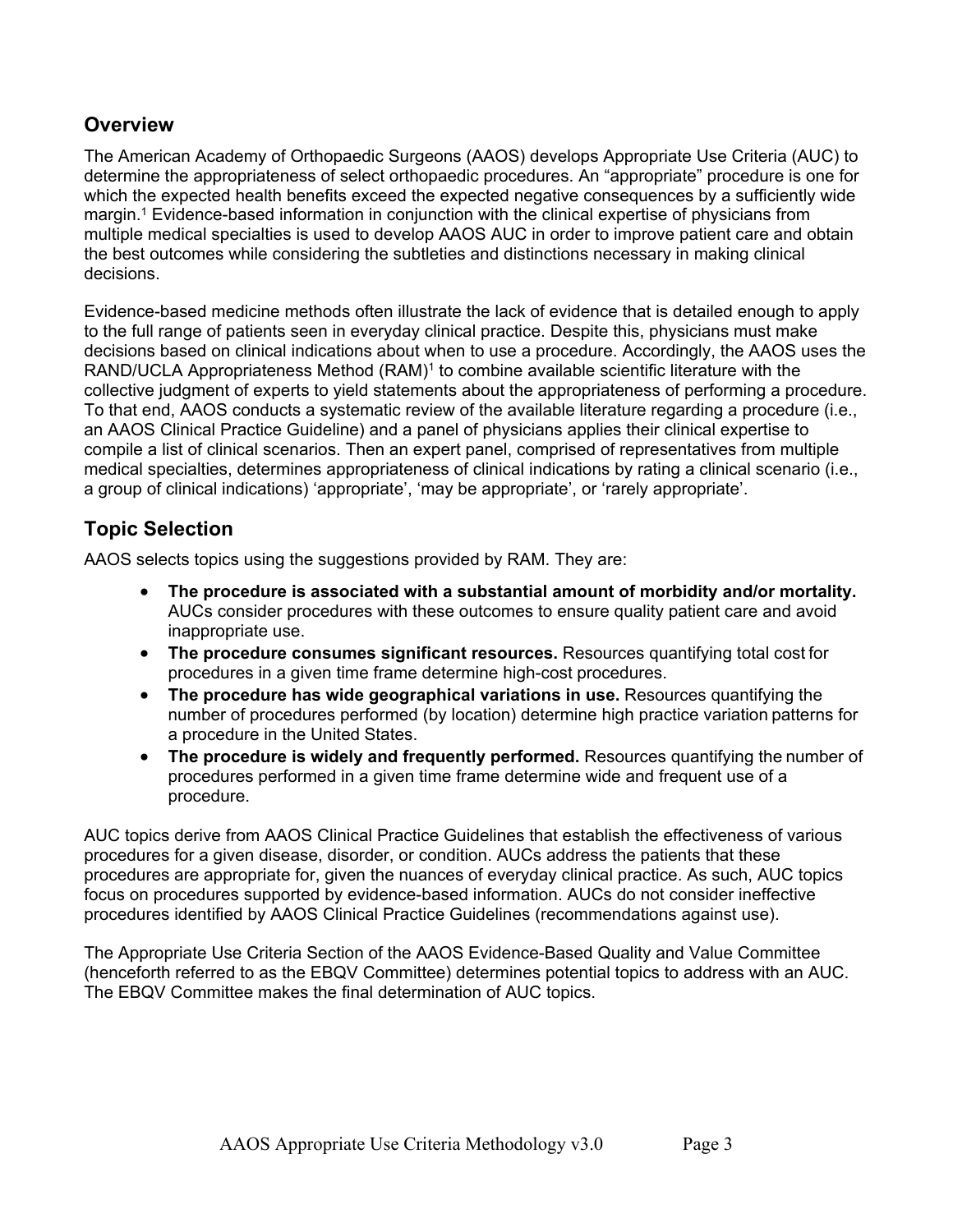#### <span id="page-3-0"></span>**AUC Process Flowchart**



**AUCs based on CPGs** 

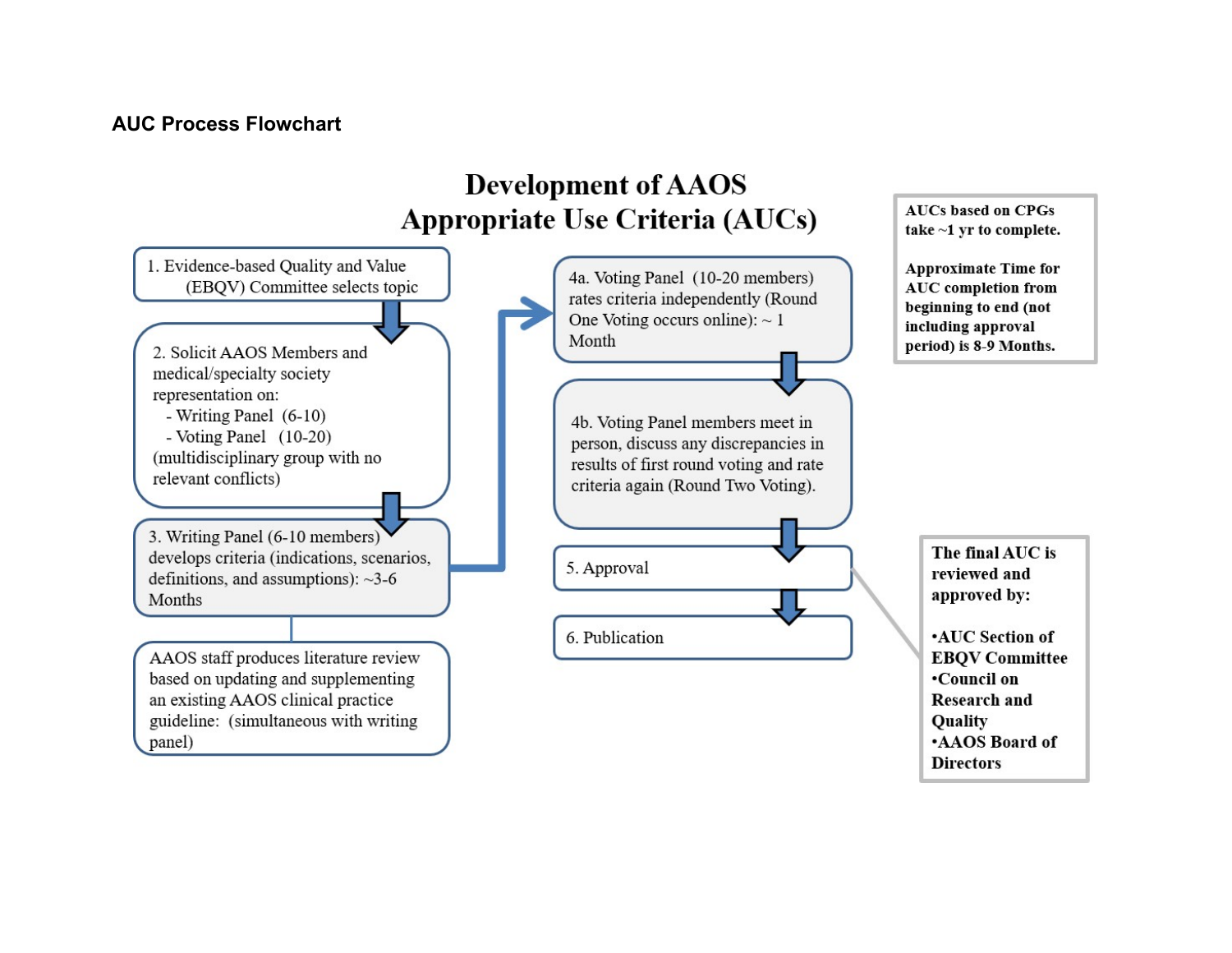# <span id="page-4-0"></span>**Method of Development**

This section describes the methods adapted from the RAND/UCLA Appropriateness Method (RAM). A brief overview of the AAOS process is:

- a) Writing Panel develops a list of clinical indications.
	- a. Combine indications to form a matrix of clinical scenarios
	- b. Develop definitions of indications (i.e. classifications)
	- c. Develop assumptions for clinical scenarios
- b) AAOS Evidence-Based Medicine Unit compiles an updated literature review (and associated analyses) to be provided to voting panel during rating process.
- c) Voting Panel determines appropriateness of scenarios by rating scenarios (i.e. criteria) as 'appropriate', 'may be appropriate', or 'rarely appropriate'.
- d) Approval Process
- e) Publication (dissemination, implementation, and revision)

## **Conflicts of Interest**

All panel members must complete the AAOS disclosure process. Writing panel members are allowed to have relevant conflicts of interest. **All** voting panel members must be free from relevant financial conflicts for the AUC topic of interest.

The writing panel and voting panel operate independently of each other. An individual physician can serve on only one of the panels involved in the production of a single AUC.

The Committee on Evidence-Based Quality and Value, along with the Department of Clinical Quality and Value Director, is responsible for assigning the distribution of orthopaedic specialists, general orthopaedic surgeons, and non-orthopaedic physicians in each of the panels listed below. Generally, a majority (>50%) of topic specialists that routinely perform the procedure comprise the Writing Panel. The Voting Panel will not have a majority (<50%) of topic specialists that routinely perform the procedure.

#### **AUC Moderator**

The AUC Moderator provides clinical and methodological oversight as a non-voting participant on the writing panel calls and in-person voting panel meeting. During this meeting, the moderator will be responsible for leading the voting panelists' discussion regarding the voting panel's first round ratings, focusing on those patient scenarios that resulted in disagreement amongst the group.

#### *Time Commitments*

The AUC moderator will be required to lead a one-day voting panel meeting. The moderator should also participate on a majority of the writing panel calls ( $\geq 60\%$ ).

## **Writing Panel and Development of Criteria**

The Writing Panel is a group of 6-10 clinicians who are specialists in the selected topic. This panel is primarily responsible for creating the content for AUCs. As such, these panel members are often thought of as procedural experts for the selected procedure. Solicitation of Writing Panel members is through specialty societies most closely associated with the selected procedure. The Committee on Evidence-Based Quality and Value is responsible for selecting the specialty society/societies represented on the Writing Panel and solicitation of the specialty society/societies.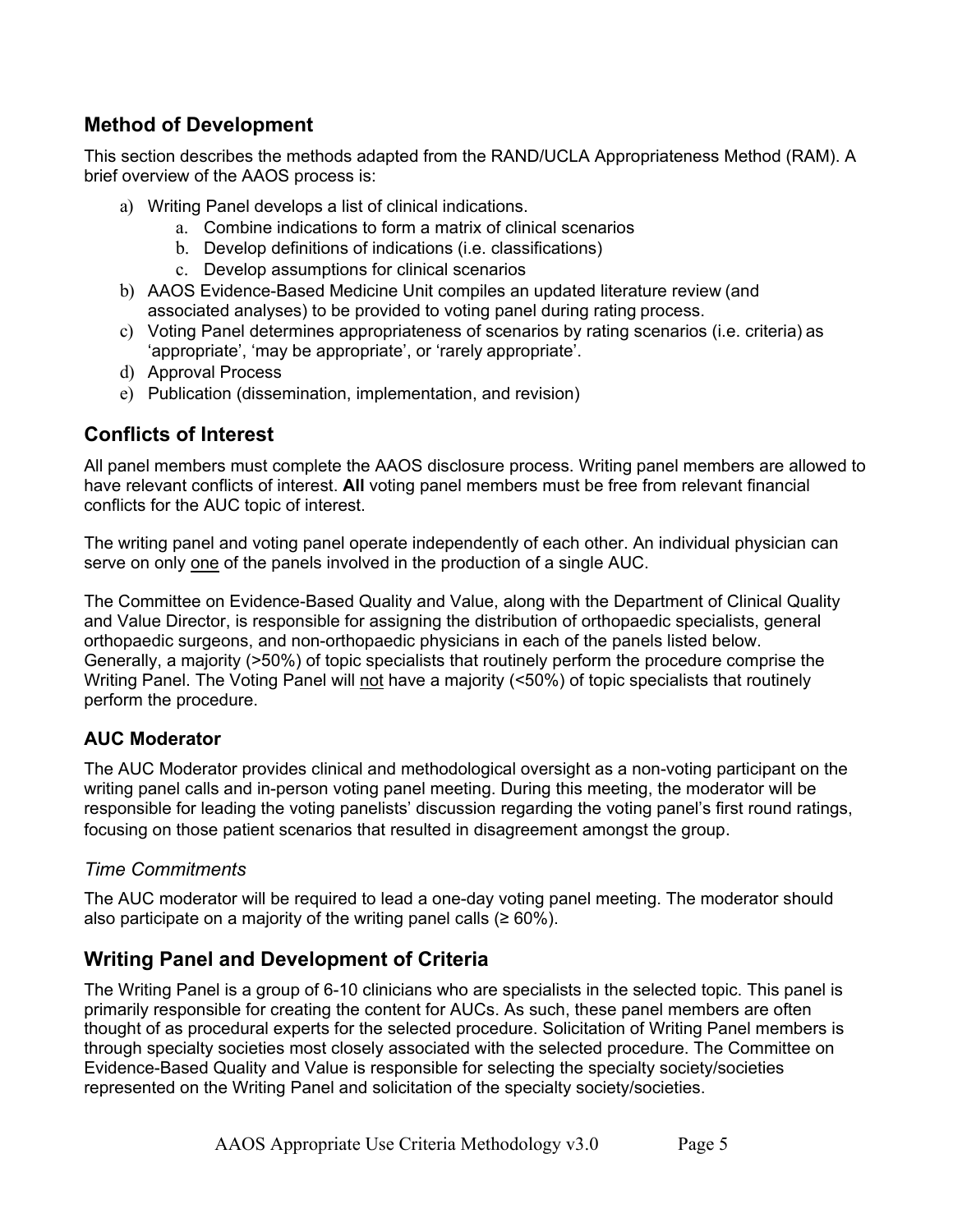<span id="page-5-0"></span>The Writing Panel convenes for 6-10 teleconferences and communicates via e-mail to:

- Discuss methods described in this document
- Select clinical indications
- Write definitions and assumptions
- Approve scenario matrix and literature review

#### **Selecting Clinical Indications**

The Writing Panel begins development of criteria by identifying clinical indications typical of patients commonly presenting in clinical practice for the selected procedure. The indications are most often parameters observable by the clinician including symptoms or results of diagnostic tests. Additionally, the Writing Panel can consider "human factor" (e.g., activity level) or demographic variables. Indications identified in clinical trials (derived from patient selection criteria) included in AAOS Clinical Practice Guidelines serve as a starting point for the Writing Panel and ensure a link between criteria and the evidence base for the selected procedure. The Writing Panel considers this initial list and other indications based on their clinical expertise to select the most clinically relevant indications. The Writing Panel determines the major/key clinical decision-making indications in order to organize the scenarios into "chapters".

AAOS staff organizes the indications into a matrix of clinical scenarios that address all combinations of the indication classifications and categorizes patients in terms of variables evident during the clinical decision-making process. The Writing Panel ensures that scenarios:

- Include a broad spectrum of patients that may be eligible for selected procedure (comprehensive)
- Classify patients into a unique scenario (mutually exclusive)
- Consistently classify similar patients into the same scenario (reliable, valid indicators)
- Reflect actual clinical practice (remove scenarios that never occur in clinical practice)

#### **Creating Definitions and Assumptions**

The Writing Panel writes concise and explicit definitions for the indications in order to explain the classifications used in constructing the clinical scenarios. This standardization helps ensure that physicians' definition of a clinical indication (e.g., fracture type, "high" risk) is consistent among those reading the clinical scenario matrix or the final criteria. Definitions draw explicit boundaries when possible and are based on standard medical practice or existing literature.

The main goal of assumptions is to focus scenarios so that they apply to the average patient presenting to an average physician at an average facility. The list of general assumptions also provides more consistent interpretation of a scenario.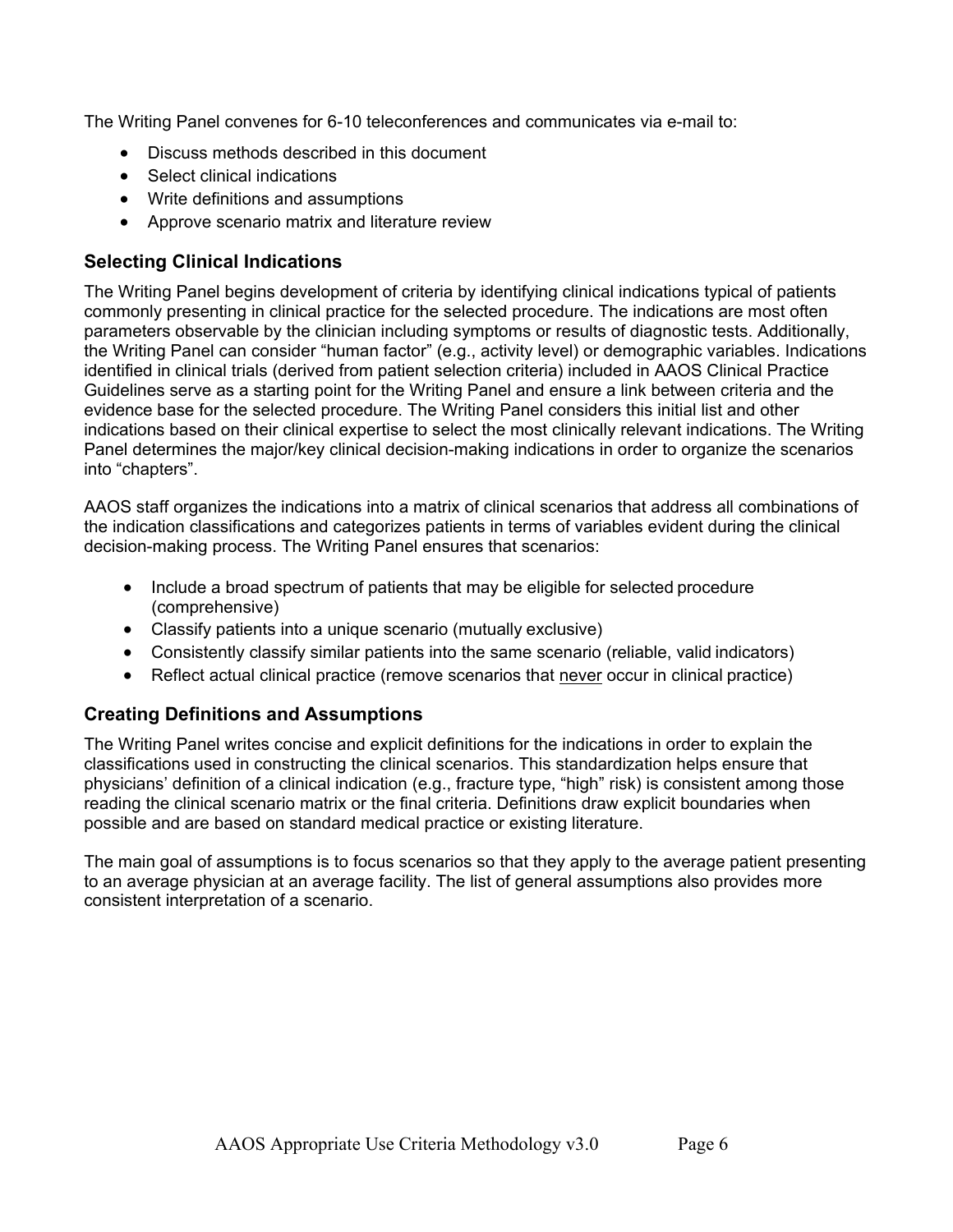<span id="page-6-0"></span>The assumptions differ from definitions in that they identify circumstances that exist outside of the control of the clinical decision-making process. Examples of assumptions are:

- Conduct of diagnostic exams is accurate (e.g. x-rays, labs)
- Mitigating factors do not complicate clinical scenarios (e.g. do not resuscitate, noncompliance)
- Existing published literature regarding the effectiveness of treatment *[accuracy of diagnosis]* is accurate
- Procedural skill level of physicians is adequate
- Those intrinsic to the methods such as:
	- o The role of cost considerations in rating appropriateness
	- o Validity of the definition of appropriateness

The Writing Panel constructs definitions and assumptions to afford readers a common starting point in interpreting the clinical scenarios. The list of definitions and assumptions accompanies the clinical scenario matrix in all stages of the development of this AUC and appears in the final publication of the AUC.

#### **Checklist Development**

The writing panel has the option to develop checklists for use in clinical practice. During the voting panel process, the voting panel members will rate the importance of each of the listed checklist items for the topic under study using the following 9-point importance scale. The items rated as "not important will be excluded from the checklist. Those items rated "May be Important" will be discussed at the inperson voting panel meeting regarding their inclusion or removal.

| Rating | <b>Explanation</b>                                       |  |  |
|--------|----------------------------------------------------------|--|--|
| $7-9$  | Important                                                |  |  |
|        | Item is important to include within the checklist        |  |  |
|        | May be Important:                                        |  |  |
| $4-6$  | Item may be important to include in the checklist        |  |  |
|        | (evidence or efficacy is limited for the checklist item) |  |  |
| 1-3    | Not Important:                                           |  |  |
|        | Item is not important to include in the checklist        |  |  |

#### **Approval Activities of Writing Panel**

The Writing Panel must approve the final scenario matrix to be used by the Voting Panel.

## **Literature Review**

Concurrent with the development of the criteria by the Writing Panel, the AAOS Department of Clinical Quality and Value undertakes a literature review based on the results of the clinical practice guideline related to the selected topic. This literature review considers the relevant articles from the clinical practice guideline. The literature review informs the decisions relevant to the indications identified by the Writing Panel when articles are available and necessary. The literature review also considers lower quality evidence when the best available evidence (i.e., the evidence used in AAOS Clinical Practice Guidelines) does not contain information relevant to the clinical scenarios.

AAOS staff "maps" the findings of the literature review to the criteria developed by the Writing Panel by referencing the relevant article(s) that the literature review identifies (or figures/tables developed by AAOS staff based on the relevant article(s)).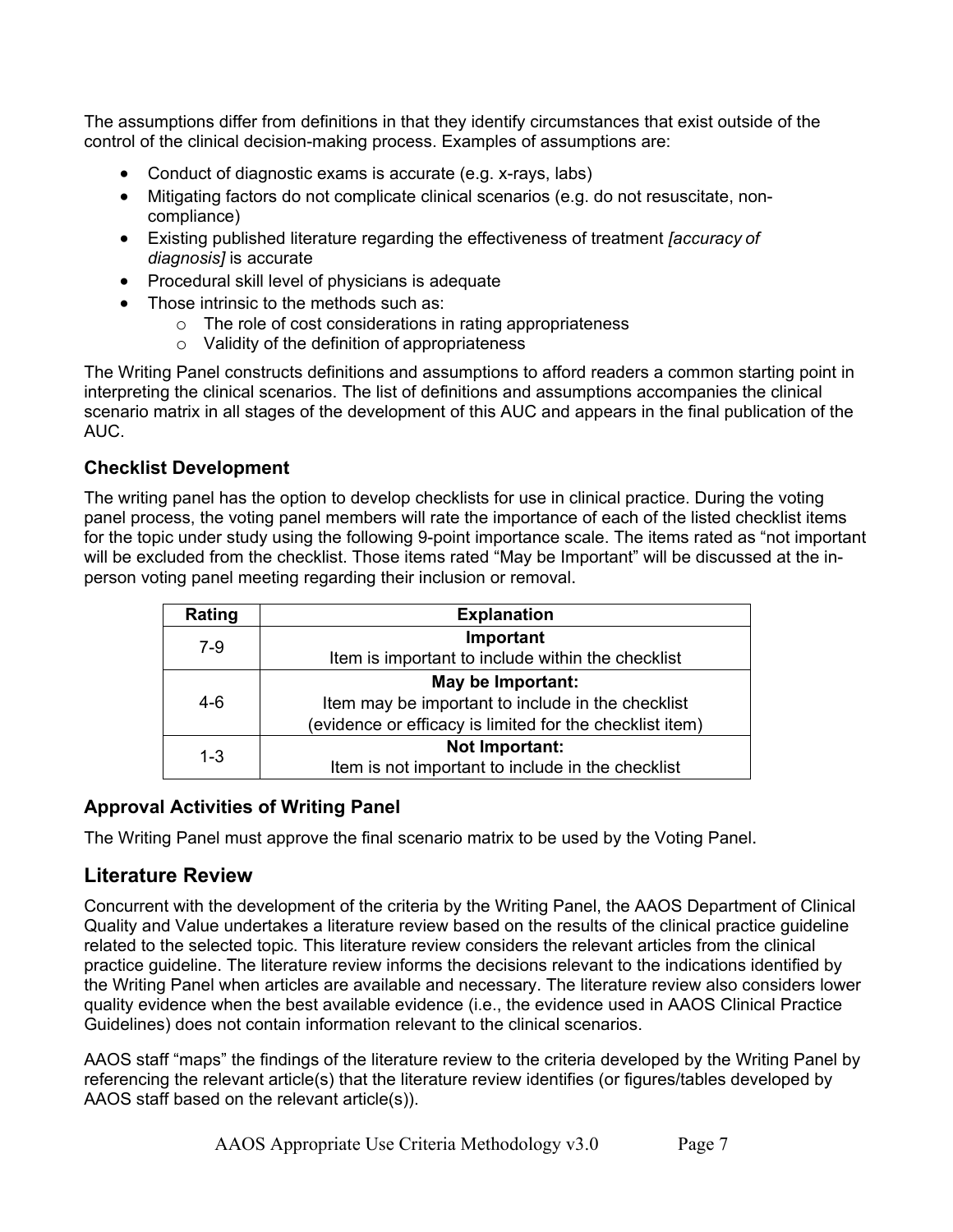<span id="page-7-0"></span>The Writing Panel can suggest additional articles for consideration in the literature review or suggest removal of an article that does not correctly address the clinical scenario it is associated with. The addition or deletion of articles to/from the literature review is at the discretion of the entire Writing Panel (all panel members must agree that the article is relevant/not relevant to the clinical scenario). No article previously included in an AAOS Clinical Practice Guideline related to the selected topic can be removed from the literature review.

# **Voting Panel and Determining Appropriateness**

## **Voting Panel**

The Voting Panel is a multidisciplinary group of 10-20 clinicians on the selected topic. If there are members on the panel who have expertise in selected areas pertaining to only a few of the clinical scenarios, they will be asked to recuse themselves from voting on any clinical areas outside their expertise. This panel is primarily responsible for rating the scenarios that comprise AUCs. Solicitation of Voting Panel members is through medical societies (not restricted to orthopaedics) that have a relevant interest in the selected topic or commonly treat/interact with patients that receive the procedure. The Committee on Evidence-Based Quality and Value, along with the Department of Clinical Quality and Value Director, is responsible for selecting the medical societies represented on the Voting Panel and also solicit involvement of the medical societies.

The Voting Panel uses a modified Delphi procedure to determine appropriateness ratings. The Voting Panel participates in two rounds of voting while considering evidence-based information provided in the literature review. While cost is often a relevant consideration, panelists focus their appropriateness ratings on the effectiveness of the selected procedure. After the first round of voting is complete, the members of the Voting Panel participate in an in-person discussion regarding the scenarios/treatments which resulted in disagreement (i.e., the panel members' ratings were distributed on both the "rarely" appropriate" and "appropriate" spectrums of the rating scale). A member of the Committee on Evidence-Based Quality and Value moderates the Voting Panel meeting that occurs after the first round of voting is complete. This moderator does not vote on the scenarios. The moderator's main purpose is to focus the Voting Panel's discussion of criteria and ensure the methods of development are rigorously followed. In the event that a voting panel member is unable to complete his or her charges between the first and second rounds of voting, that panel member's first round ratings will be removed from the final results.

#### **Rating Appropriateness**

When rating the appropriateness of a scenario, the Voting Panel considers the following definition of appropriateness: "An appropriate [Topic] is one for which the expected health benefits exceed the expected negative consequences by a sufficiently wide margin that the procedure is a reasonable approach for this clinical scenario."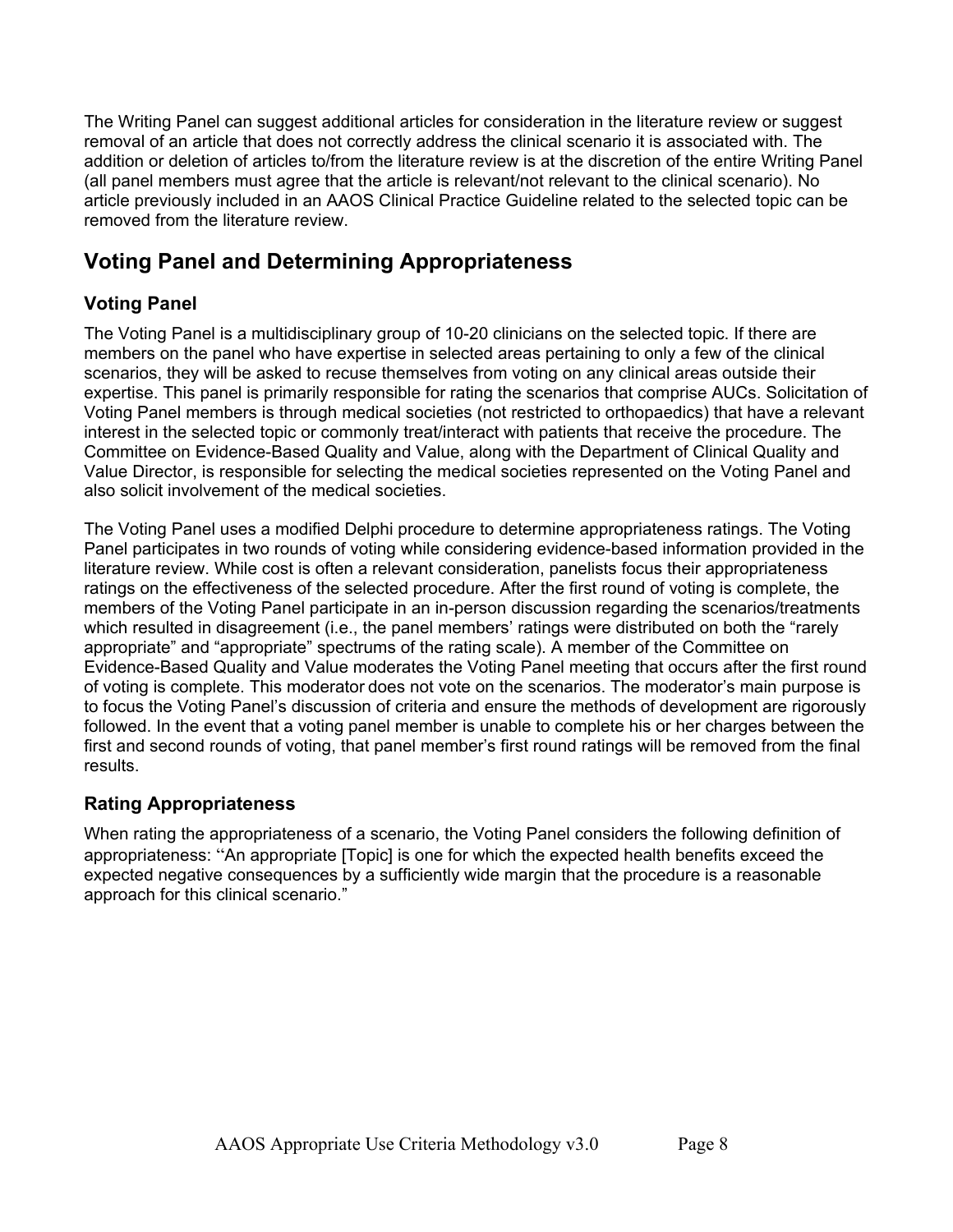<span id="page-8-0"></span>The panelists then rate each scenario using their best clinical judgment, and in consideration of the available evidence, for an average patient presenting to an average physician at an average facility as follows:

| Rating  | <b>Explanation</b>                                                                                                                                                                                                                                                                                                                                                                                                                  |  |  |  |
|---------|-------------------------------------------------------------------------------------------------------------------------------------------------------------------------------------------------------------------------------------------------------------------------------------------------------------------------------------------------------------------------------------------------------------------------------------|--|--|--|
| $7-9$   | Appropriate:<br>Appropriate for the indication provided, meaning treatment is<br>generally acceptable and is a reasonable approach for the<br>indication and is likely to improve the patient's health outcomes or<br>survival.                                                                                                                                                                                                     |  |  |  |
| 4-6     | May be Appropriate:<br>Uncertain for the indication provided, meaning treatment may be<br>acceptable and may be a reasonable approach for the indication,<br>but with uncertainty implying that more research and/or patient<br>information is needed to further classify the indication.                                                                                                                                           |  |  |  |
| $1 - 3$ | <b>Rarely Appropriate:</b><br>Rarely an appropriate option for management of patients in this<br>population due to the lack of a clear benefit/risk advantage; rarely<br>an effective option for individual care plans; exceptions should<br>have documentation of the clinical reasons for proceeding with<br>this care option (i.e., procedure is not generallyacceptable and is<br>not generally reasonable for the indication). |  |  |  |

Each panelist uses the scale below to record their response for each scenario:

#### **Appropriateness of [Topic]**

|  |  |     | Rarely Appropriate May Be Appropriate |       |   | Appropriate |  |  |
|--|--|-----|---------------------------------------|-------|---|-------------|--|--|
|  |  | -3. |                                       | $5 -$ | 6 |             |  |  |

#### **Round One Voting**

The Voting Panel rates the scenarios in the matrix via electronic ballot. There is no interaction between panel members while completing this round of voting. Panelists consider the following materials:

- The instructions for rating appropriateness (above)
- The completed literature review, containing references when evidence is available for a scenario
- The list of definitions and assumptions, to ensure consistency in the interpretation of the clinical scenarios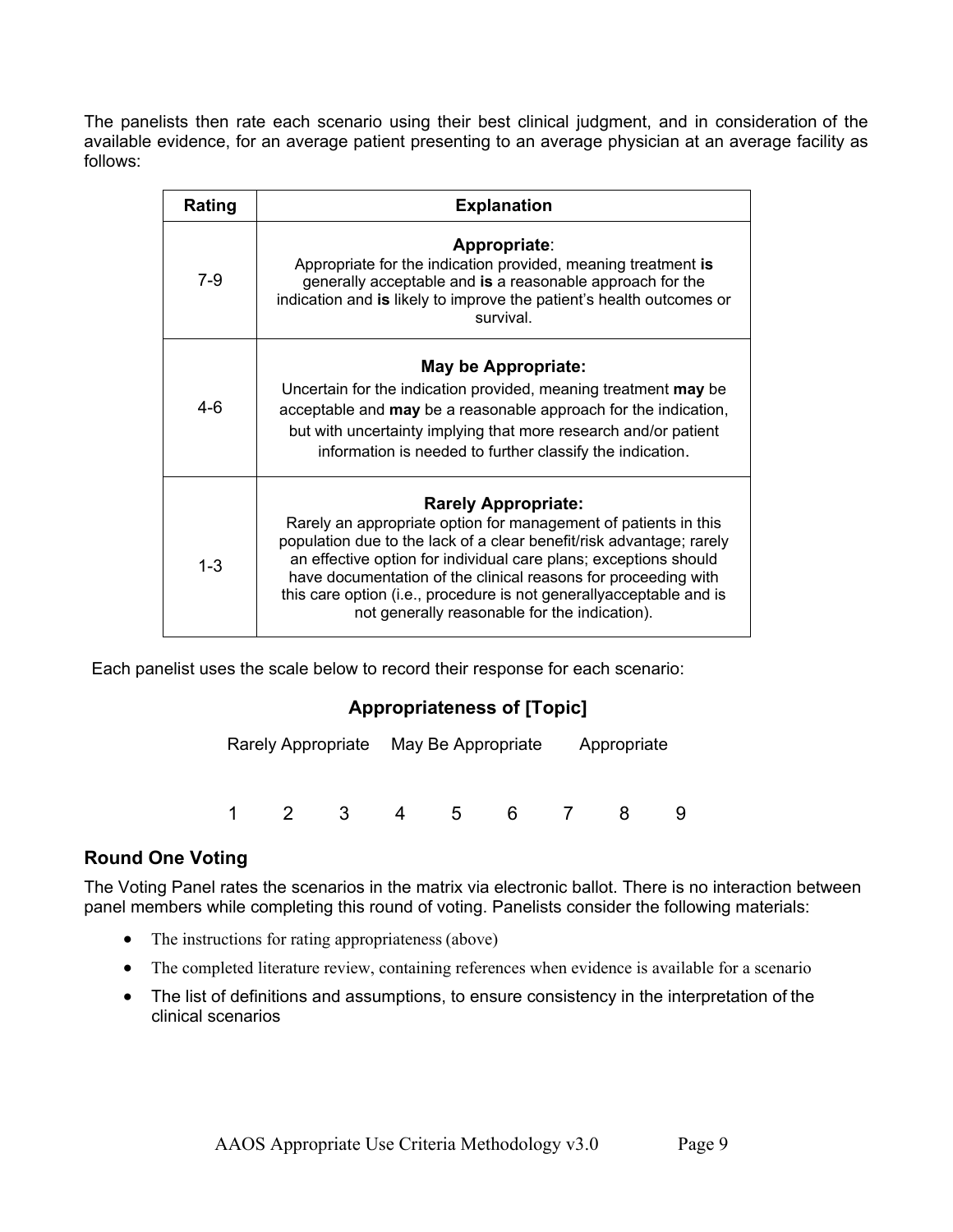#### <span id="page-9-0"></span>**Round Two Voting**

The second round of voting takes place after a face-to-face meeting of the Voting Panel. A member of the Appropriate Use Criteria Section moderates this meeting. Each panelist receives a personalized document (prepared by AAOS Staff) that includes their first-round ratings along with summarized results of the first-round ratings for all members of the panel. These results indicate the frequency of ratings for a scenario from all panelists. The document contains no identifying information for other panelists' ratings. The moderator also uses a document that summarizes the results of the panelists' first round voting (with no identification of raters). These personalized documents serve as the basis for discussions about appropriateness of the scenarios at the face-to-face meeting.

The Voting Panel discusses each scenario/treatment that resulted in general disagreement. After the in-person meeting, the voting panel is afforded the opportunity to re-rate the scenarios/treatments with disagreement based on the discussion. There is no attempt to obtain consensus among the panel members.

#### **Final Ratings**

The panelists second round ratings, based on the median value, determine the final levels of appropriateness. They are:

| Level of<br><b>Appropriateness</b> | <b>Description</b>                                                                            |  |
|------------------------------------|-----------------------------------------------------------------------------------------------|--|
| Appropriate                        | Median panel rating between 7-9 and no disagreement                                           |  |
| May Be Appropriate                 | Median panel rating between 4-6 or<br>Median panel rating 1-9 with disagreement*<br>$\bullet$ |  |
| <b>Rarely Appropriate</b>          | Median panel rating between 1-3 and no disagreement                                           |  |

\*Disagreement among raters can affect the final rating and definitions provided by RAM determine disagreement:

|                   |            | <b>Disagreement</b>            | <b>Agreement</b>                                        |  |  |
|-------------------|------------|--------------------------------|---------------------------------------------------------|--|--|
| <b>Panel Size</b> |            | #Of ratings between 1-3 or 7-9 | # Of ratings outside of<br>appropriateness rating range |  |  |
|                   | 8,9,10     | $\geq 3$                       | $\leq$ 2                                                |  |  |
|                   | 11, 12, 13 | $\geq 4$                       | $\leq 3$                                                |  |  |
|                   | 14, 15, 16 | $\geq 5$                       | $\leq 4$                                                |  |  |

*Panels beyond these sizes require calculation of IPRAS (Interpercentile Range Adjusted for Symmetry) described in RAM.*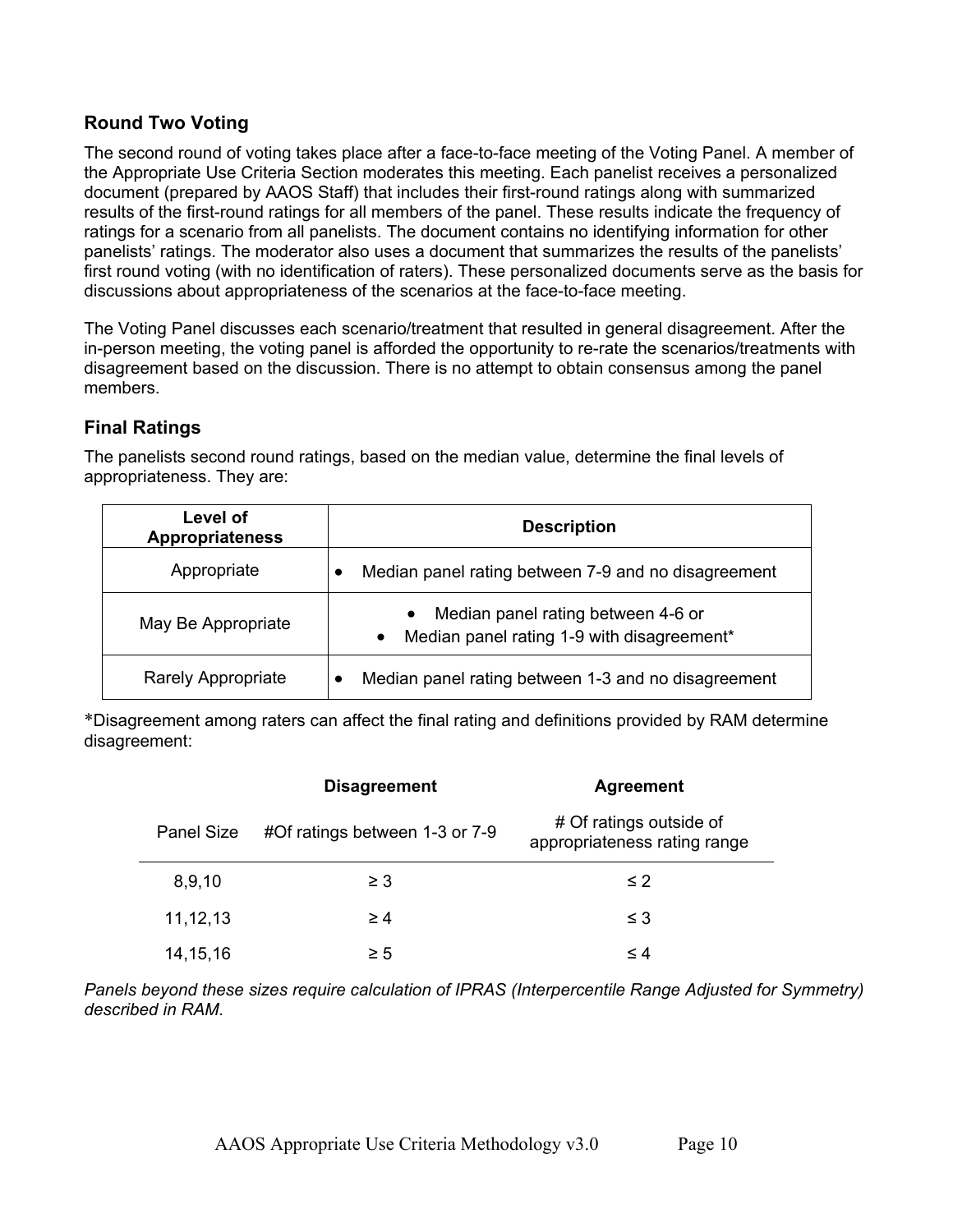# <span id="page-10-0"></span>**Approval**

The AAOS Committee on Evidence-Based Quality and Value, the AAOS Council on Research and Quality, and the AAOS Board of Directors sequentially approve all Appropriate Use Criteria.

## **Publication**

Publication of the primary document is on the AAOS website at [https://www.aaos.org/quality/qualityprograms/]. Its goal is to provide interested readers with full documentation about not only the Appropriate Use Criteria, but also about how AAOS arrives at the ratings for the criteria.

Following completion of the AUC, an accompanying editorial and summary document will be authored by at least one member each from the Writing, Reviewing, and Voting Panels. The moderator can also collaborate on the effort at his/her discretion.

Shorter versions of Appropriate Use Criteria (AUC) are available in other venues. Announcement of AAOS AUCs will include Academy press release, articles published in the Journal of the American Academy of Orthopaedic Surgeons, and articles published in AAOS Now. Distribution of AAOS AUCs at the AAOS Annual Meeting occurs in various venues such as on Academy Row and at Committee Scientific Exhibits.

Dissemination of select AUCs will include mobile applications, webinars, an online module for the Orthopaedic Knowledge Online website, Radio Media Tours, Media Briefings, and by distributing them at relevant Continuing Medical Education (CME) courses and at the AAOS Resource Center.

Other dissemination efforts outside of the AAOS will include submitting the criteria to the National Guideline Clearinghouse and distributing the criteria at other medical specialty societies' meetings.

## **Revision**

AAOS AUCs represent a cross-sectional view of the selected topic and may become outdated as new evidence becomes available or clinical decision-making indicators are improved. These criteria will receive updates or withdrawal in five years in accordance with the standards of the National Guideline Clearinghouse. Updates occur in accordance with new evidence, changing practice, rapidly emerging treatment options, and new technology.

# **AUC Updates**

After completion of a Clinical Practice Guideline Update or upon discovery of new evidence, a new AUC Writing Panel will be convened. This writing panel will review the old AUC and the new literature/CPG to determine if any updates to the patient indications or interventions are necessary to address changes in practice. After this review period, there are two options the Writing Panel can follow. First, if after review the group decides that no updates are necessary to address the new evidence, the Writing Panel can reaffirm the old AUC in totality and must vote to reaffirm the AUC with at least a 60% approval rate. Alternatively, if after reviewing the group decides that updates are necessary, the panel will enter the update process and proceed with making changes to the AUC scenario indications and interventions. Each change made to the scenarios must be voted on by the group to approve any edits. Changes are approved with a 60% approval rate. After all changes are made and approved, a new Voting Panel is then convened, and the voting process, and final approval and publication process continue as stated above for new AUCs.